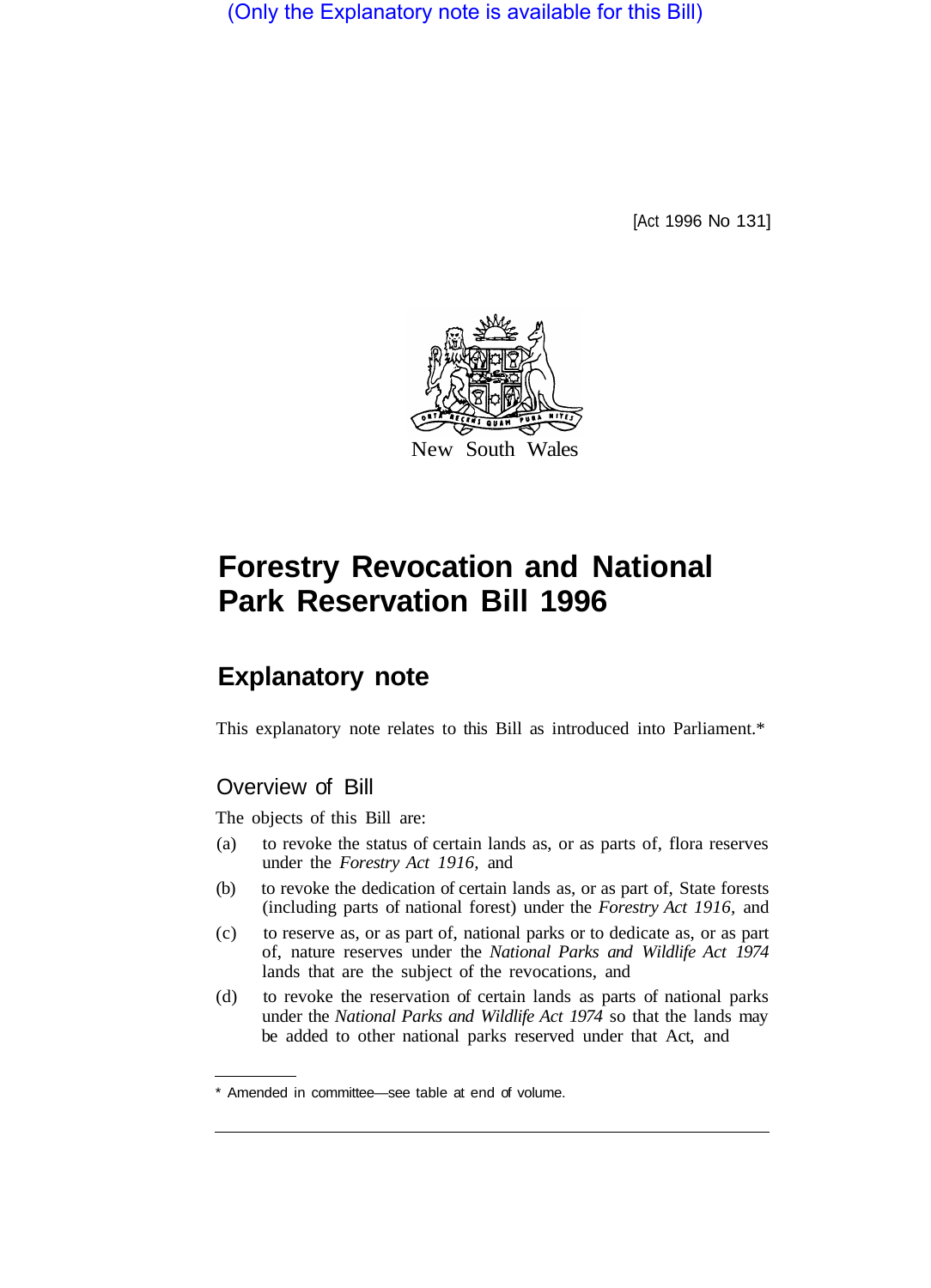Forestry Revocation and National Park Reservation Bill 1996 [Act 1996 No 131]

Explanatorynote

- to alter the names of certain national parks that are to become part of  $(e)$ the larger South East Forest National Park, and
- $(f)$ to make special provision concerning certain access roads and tracks within the lands that are to be reserved or dedicated under the *National Parks and Wildlife Act 1974,* and
- to make special provision concerning land that may be required for the  $(g)$ purposes of a dam proposal, and
- to exclude freehold and certain leasehold interests from reservation or  $(h)$ dedication under the *National Parks and Wildlife Act 1974,* and
- $(i)$ to enact ancillary provisions.

### Outline of provisions

**Clause 1** sets out the name (also called the short title) of the proposed Act.

**Clause 2** provides for the commencement of the proposed Act on 1 January 1997.

**Clause 3** revokes notices giving certain areas described in Schedule 1 the status of flora reserves and parts of flora reserves.

**Clause 4** revokes the dedication, as State forest, of the State forests and parts of State forests described in Schedule 2.

**Clause 5** reserves, as national parks and parts of national parks, certain lands described in Schedule 2.

**Clause 6** dedicates, as a nature reserve and part of a nature reserve, certain lands described in Schedule 2.

**Clause 7** revokes the reservation, as national park, of the parts of the national parks described in Schedule 3 and reserves those parts as parts of other national parks.

**Clause 8** alters the names of 5 national parks that are to become part of South East Forest National Park.

**Clause 9** makes special provision as to certain access roads and tracks within the lands to be reserved or dedicated in accordance with the proposed Act.

**Clause 10** excludes certain land that may be required for a proposed tunnel and pipeline corridor and area of inundation in connection with the Sheep Station Creek Dam proposal from reservation as part of the proposed Nymboi-Binderay National Park.